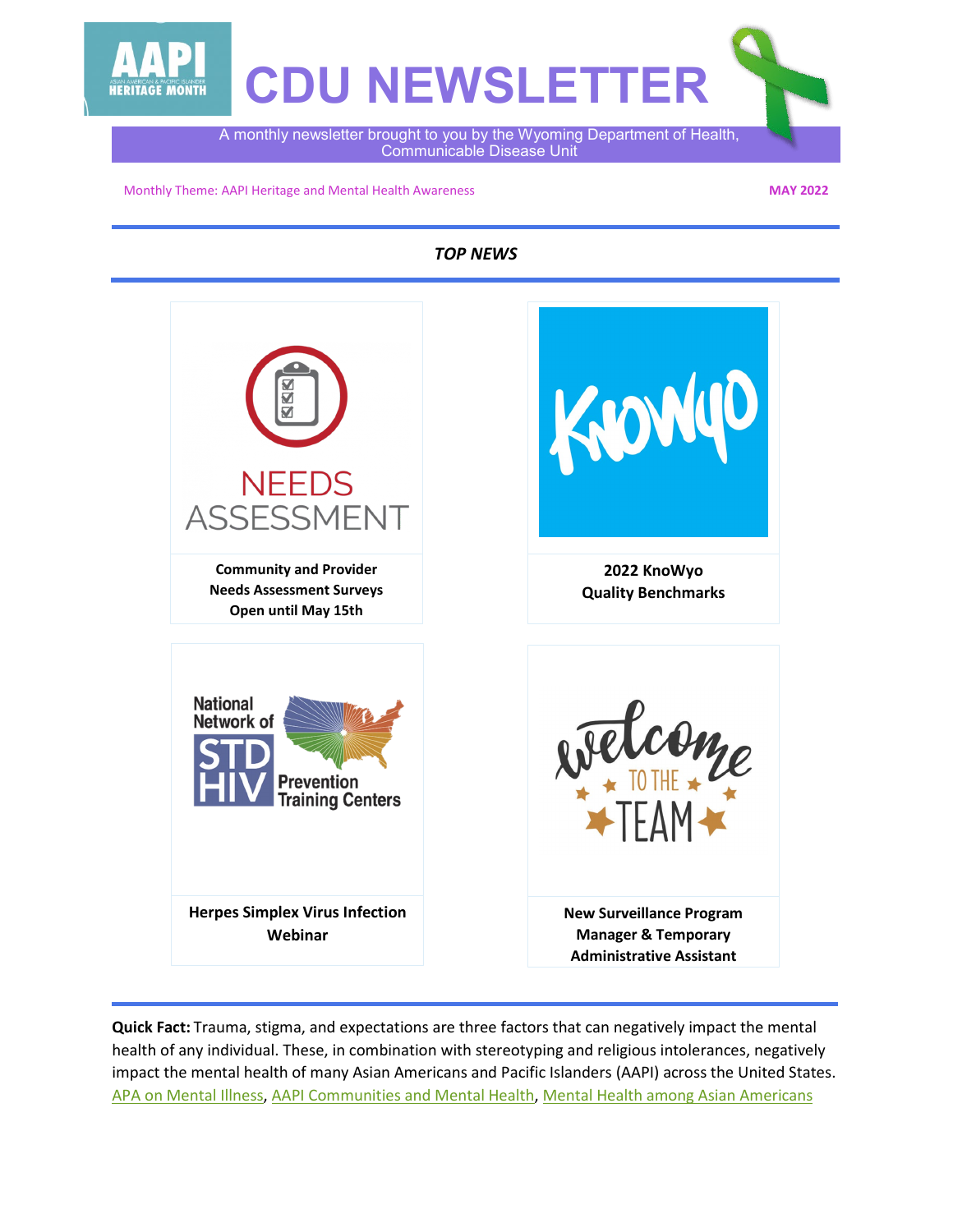



Dr. [Derald Sue \(left\)](https://www.apa.org/monitor/feb06/family) **MAY 2022 New National Suicide Prevention Lifeline: 988** You can still use 1-800-273-8255 and many others are available [here.](https://www.apa.org/topics/crisis-hotlines)

The CDU Monthly Webinar is held every **3rd Tuesday of every month from 2-3 PM MT** via Zoom Please see the calendar at the end of this newsletter.

# **Communicable Disease Statewide Needs Assessment Survey – Until May 15th**



The Wyoming Department of Health wants to hear from you about how it can improve services across the state for HIV, viral hepatitis, and sexually transmitted diseases (STDs). Survey ends May 15, 2022.

Please complete the **community survey** by clicking the link below: Wyoming Community [Survey on Wyoming Sexual Health Survey](https://healthmanagement.qualtrics.com/jfe/form/SV_6mtFzq2XvVbFp9c) 

If you are a medical provider in Wyoming please complete the **provider's survey** by clicking the link below: [Wyoming Provider's Survey on Sexual Health](https://healthmanagement.qualtrics.com/jfe/form/SV_5zfxdqYnTxUwGk6)

# **Curry International Tuberculosis Center – Training Opportunities**



May 18: Fundamentals of Medical & Case Management of Drug-Susceptible TB June 13: Focus on LTBI – Seattle June 14-15: Tuberculosis Clinical Intensive - Seattle

## **June 23: Case Management for Latent TB Infection**

**[https://www.currytbcenter.ucsf.edu/trainings/case-management-latent-tb](https://www.currytbcenter.ucsf.edu/trainings/case-management-latent-tb-infection-1)[infection-1](https://www.currytbcenter.ucsf.edu/trainings/case-management-latent-tb-infection-1)**

### Summer 2022

Achieving Treatment Completion for Drug-Susceptible TB: Rarely a Straight Path Case Management for Latent TB Infection Tuberculosis Contact Investigation

https://www.currytbcenter.ucsf.edu/trainings

## **National Network of STD Clinical Prevention Training Centers**



Herpes Simplex Virus Infections - It's Complicated Monday, May 2, 2022, 12:00 PM - 1:15 PM (PDT) This webinar will focus on understanding the complex situation with herpes diagnostics - who to test, when to test, how to interpret tests, how to obtain better tests.

[https://courses.nnptc.org/class\\_information.html?id=3351](https://courses.nnptc.org/class_information.html?id=3351)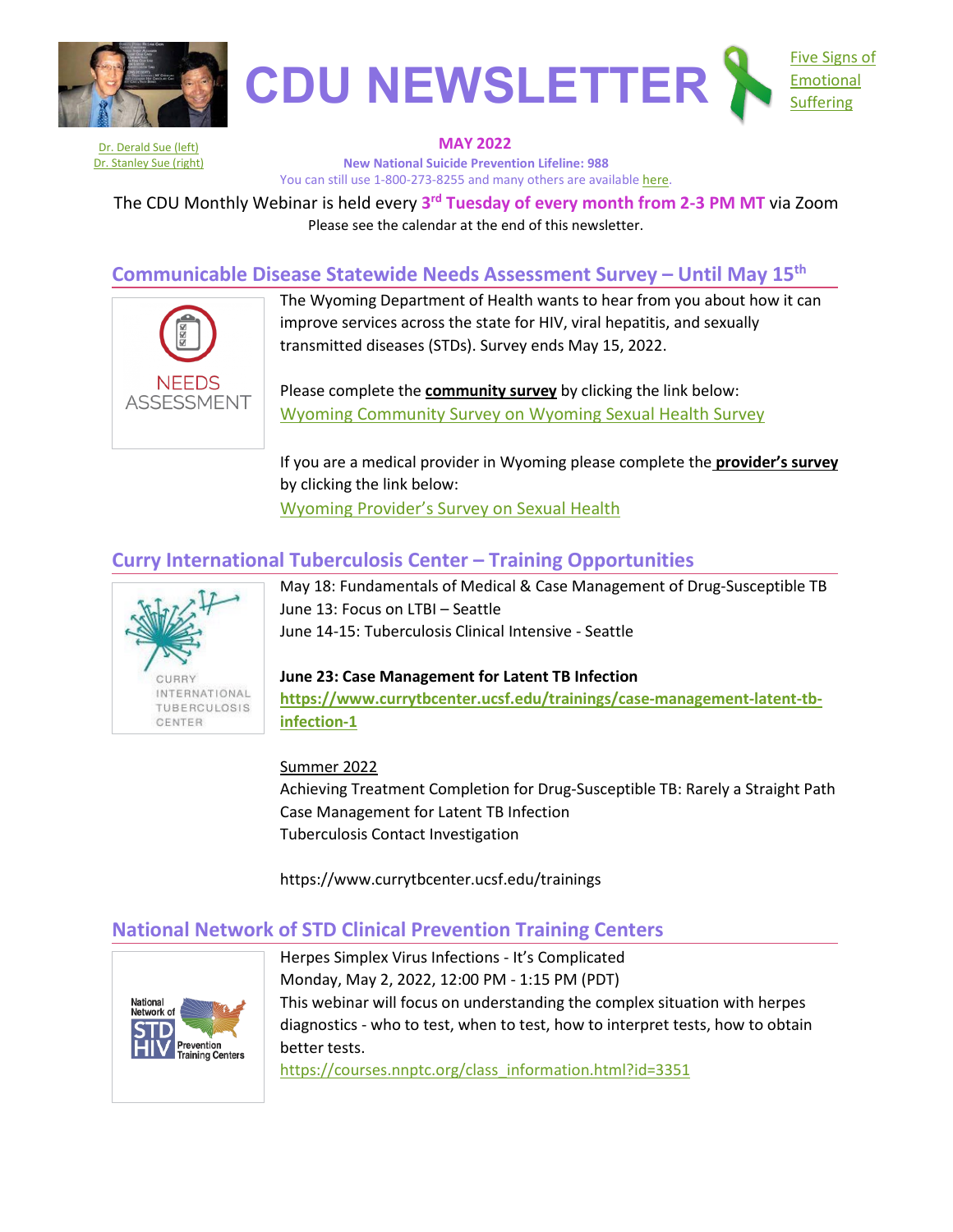



#### [Dr. Katherine Luzuriaga](https://www.umassmed.edu/news/news-archives/2013/04/luzuriaga-named-time-100/) **MAY 2022**

## **2022 KnoWyo Quality Benchmarks**



KnoWyo quality benchmarks are set annually and performance is reviewed quarterly to ensure KnoWyo testing is performed in accordance with the WDH CDU Screening Recommendations and best practices.

WDH CDU Screening Recommendations are based on CDC Recommendations and tightened based risk factors reported with infections in Wyoming. WDH CDU Screening Recommendations and information on three-site testing and vaginal swabs can be found on the WDH CDU, STD, Health Professional Resources webpage at [https://health.wyo.gov/publichealth/communicable-disease](https://health.wyo.gov/publichealth/communicable-disease-unit/sexually-transmitted-disease/health-professional-resources/)[unit/sexually-transmitted-disease/health-professional-resources/.](https://health.wyo.gov/publichealth/communicable-disease-unit/sexually-transmitted-disease/health-professional-resources/)

- HIV: (total HIV tests) ÷ (total CT/GC urine + vaginal tests) =  $\geq$ 85%
- Extragenital: (total CT/GC extragenital tests) ÷ (total CT/GC urine + vaginal tests) =  $\geq$ 80%
	- o Pharyngeal CT/GC: (total CT/GC pharyngeal tests) ÷ (total CT/GC urine + vaginal tests) =  $\geq$ 30%
	- o Rectal CT/GC: (total CT/GC rectal tests) ÷ (total CT/GC urine + vaginal tests) = ≥25%
- Hepatitis: (total hepatitis tests)  $\div$  (total CT/GC urine + vaginal tests) = monitoring
- Syphilis: (total syphilis test)  $\div$  (total CT/GC urine + vaginal tests) = monitoring
- Vaginal swabs: (number of vaginal swabs) ÷ (number of vouchers for females) =  $\geq$ 80%

## **TB**



Thank you to our speakers and all who participated in the 2022 Wyoming TB Cohort and Advisory Meeting. Sarah did an amazing job of organizing the meeting, we received impactful input, and we had great conversations.

Presentations, materials, and recording can be found in the CDU Webinar Google Drive at

[https://drive.google.com/drive/folders/1oQRgzw9mB34Jyec3a1flXZcQtCf](https://drive.google.com/drive/folders/1oQRgzw9mB34Jyec3a1flXZcQtCfvXuth?usp=sharing) [vXuth?usp=sharing](https://drive.google.com/drive/folders/1oQRgzw9mB34Jyec3a1flXZcQtCfvXuth?usp=sharing)

## **WELCOME!**



A big welcome to Reggie McClinton, MPH who has joined CDU as the Surveillance Program Manager. Reggie has been with WDH for over 16 years and comes to CDU from the Infectious Epidemiology unit. And too Sandy Bordson who joins us from Express Temporary Professional as the Temporary CDU Administrative Assistant.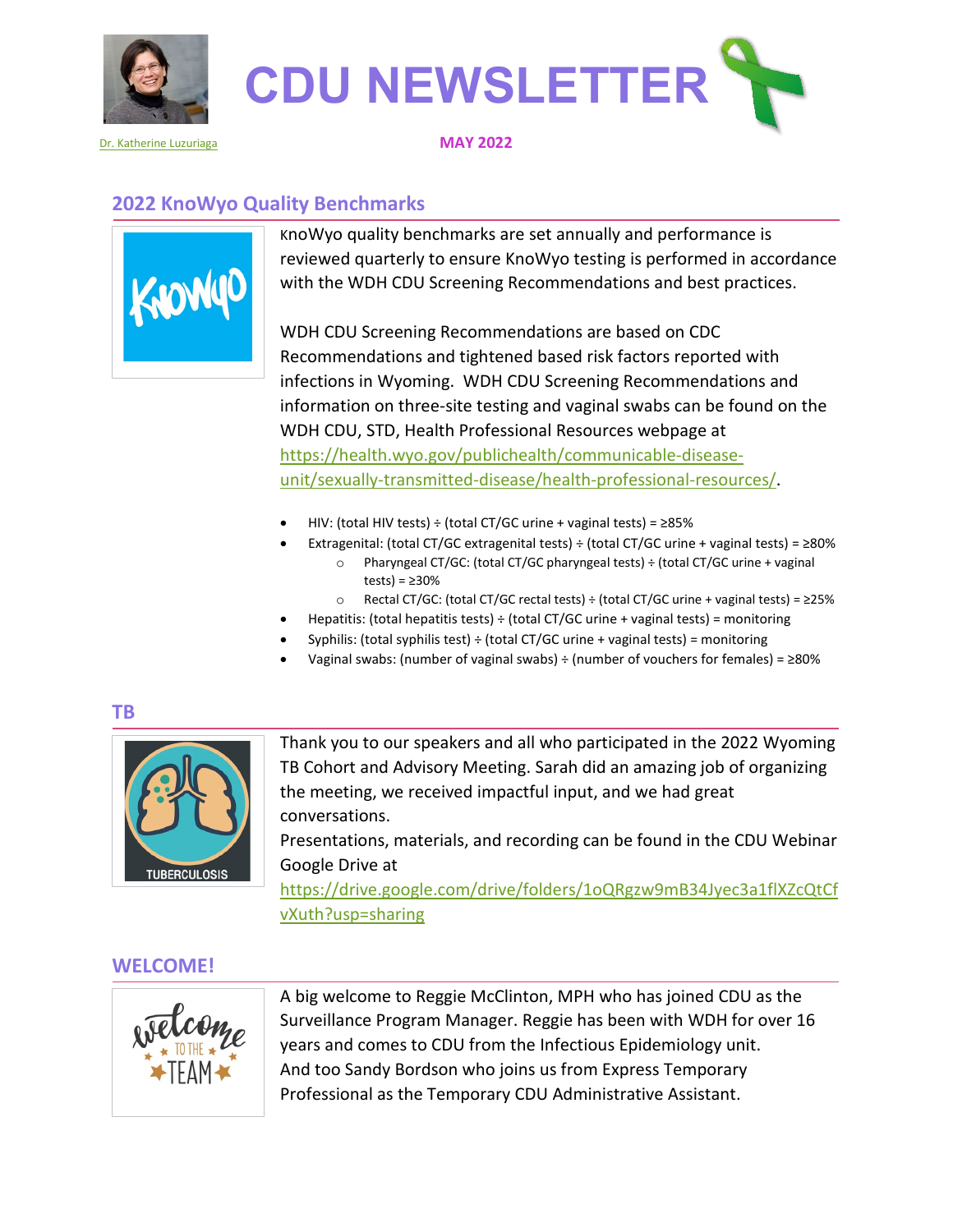



## **MAY 2022**

## **Webinar**



CDU 101: 2022 Edition Tuesday, May 17<sup>th</sup>, 2-3pm Register in advance for this meeting: [https://us02web.zoom.us/meeting/register/tZArc](https://us02web.zoom.us/meeting/register/tZArc-urqzosGNLHKerZrxrHHrYvqrWaSVdt)[urqzosGNLHKerZrxrHHrYvqrWaSVdt](https://us02web.zoom.us/meeting/register/tZArc-urqzosGNLHKerZrxrHHrYvqrWaSVdt)

After registering, you will receive a confirmation email containing information about joining the meeting

# **Upcoming Events**



June: PRIDE June 27th HIV Testing Day July 28th: World Hepatitis Day Aug 31st: Overdose Awareness Day

# **Prevention Heros**



Jennifer Burrell, ICP at SageWest in Lander who has been working with ER physicians regarding recommended STI treatment and HIV testing.

Elena Campbell at Sheridan Co PH for going above and beyond to ensure her RW clients are staying engaged in care.

Rose at Teton Co HD who added a new condom dispenser site in Jackson!

Kelly Hubbard at Campbell Co PH for going the extra mile to follow-up on a TB patient.

Nichole Chatwin at Washakie Co PH for her awesome work to make sure a client felt comfortable getting tested after an exposure and also helped the client get on PrEP.